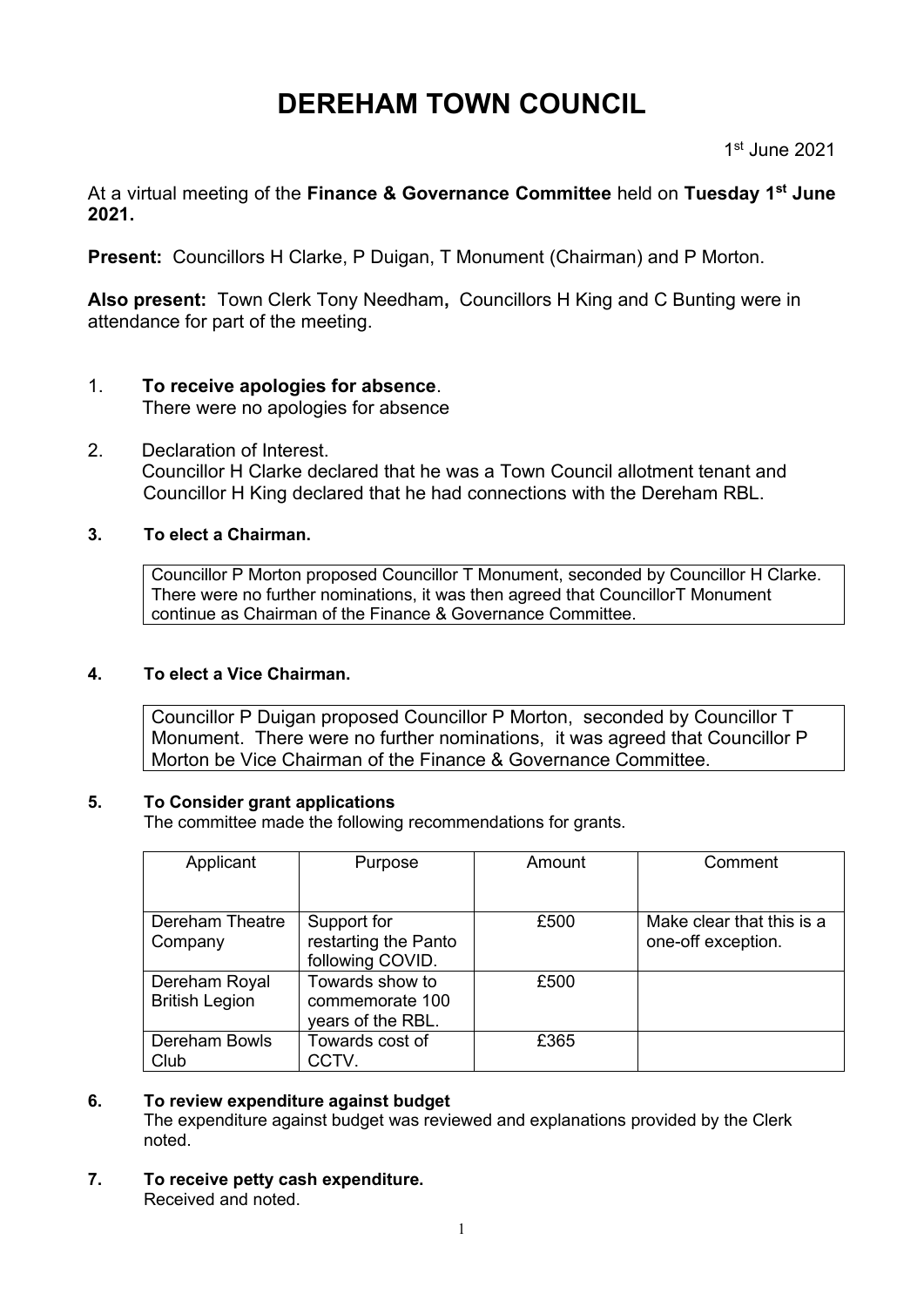#### **8. To review ear-marked**

The Committee reviewed the expenditure against budget**, and was mindful of the Councils priorities as well as potential risks and made the following recommendations.**

- 1. That the ear market reserve for Legal Contingency and Planning Advice, accumulated up to 2020, be transferred to General Reserve.
- 2. That the funds accumulated since 2020 to be allocated to a new ear marked reserve for improving walking and cycling.
- 3. That half of the currently undesignated earmarked reserve be designated towards climate change initiatives.
- 4. The remaining undesignated fund will be considered again at the next Finance and Governance Committee when there is likely to be a better understanding of the options around the Queen Mothers Garden.

#### **9. To review 5-year projects and capital budget.**

The 5-year projects and capitol budget was reviewed. In addition to the recommendation under agenda item 8. 2, the following was recommended.

The Committee recommended that £20,000 be set aside as the Council's contribution to improvements to the Neatherd track.

### **10. To review policies.**

The following items were reviewed by the committee, with no amendments.

- a) To review Financial and Operational Risks
- b) To review Internal Audit Plan
- c) To review Internal Auditor's Terms of Reference
- d) To receive Internal Auditor's Report

#### **11. To appoint internal Auditor for 2021/22**

The Committee recommended that Mr R Goreham be appointed Internal Auditor for financial year 2021/22.

#### **12. To review Year-End reports:**

The following items were reviewed by the committee, with no amendments.

- a) Bank Reconciliation.
- b) Income and Expenditure Account
- c) Balance Sheet
- d) Investments and Loans
- e) Movement to and from reserves *The Clerk made Councillors aware that these would need to be amended if recommendations under agenda item 8 are approved.*
- f) Annual Return section 2 Accounting Statement
- g) Annual Return section 1 Annual Governance Statement
- h) Explanation of Variances